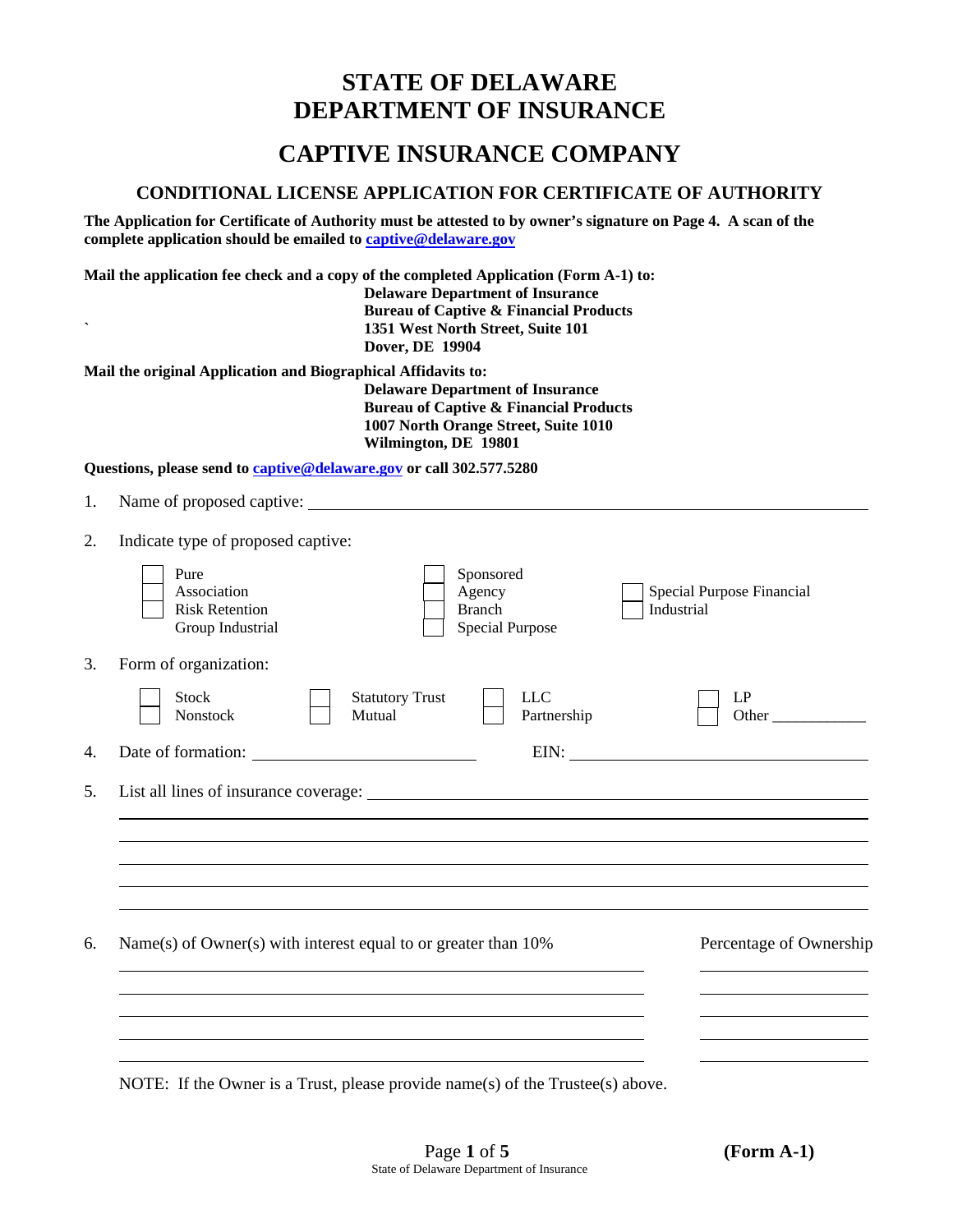| 7. | Explain relationship among Owners: |  |
|----|------------------------------------|--|
|    |                                    |  |

| Mail the original completed Biographical Affidavits (Form B-1) and email or mail the most recent audited  |
|-----------------------------------------------------------------------------------------------------------|
| financial statements for Owners identified above. If audited financial statement is not available, please |
| provide an income statement with balance sheet.                                                           |

9. Name, address, telephone, and email of individual to be contacted regarding this application:

10. Name of Officers and Directors of the proposed captive insurance company:

| President:                                               |
|----------------------------------------------------------|
| Vice President(s):                                       |
|                                                          |
|                                                          |
| Assistant Secretary: <u>New York: William Secretary:</u> |
|                                                          |
|                                                          |
|                                                          |

- 11. Delaware statutory home address for books and records:
- 12. Indicate jurisdiction(s) where majority of risks will be located:
- 13. Total Capital & Surplus of the Company. Break down the amounts below:

|     | (a) Letter of Credit:                |  |
|-----|--------------------------------------|--|
|     | Financial Institution/ Bank issuing: |  |
|     |                                      |  |
| (b) | Cash:                                |  |

(c) Mutual Funds on NAIC Approved List: \$

Initial Capital & Surplus will become the required minimum Capital & Surplus to be always held.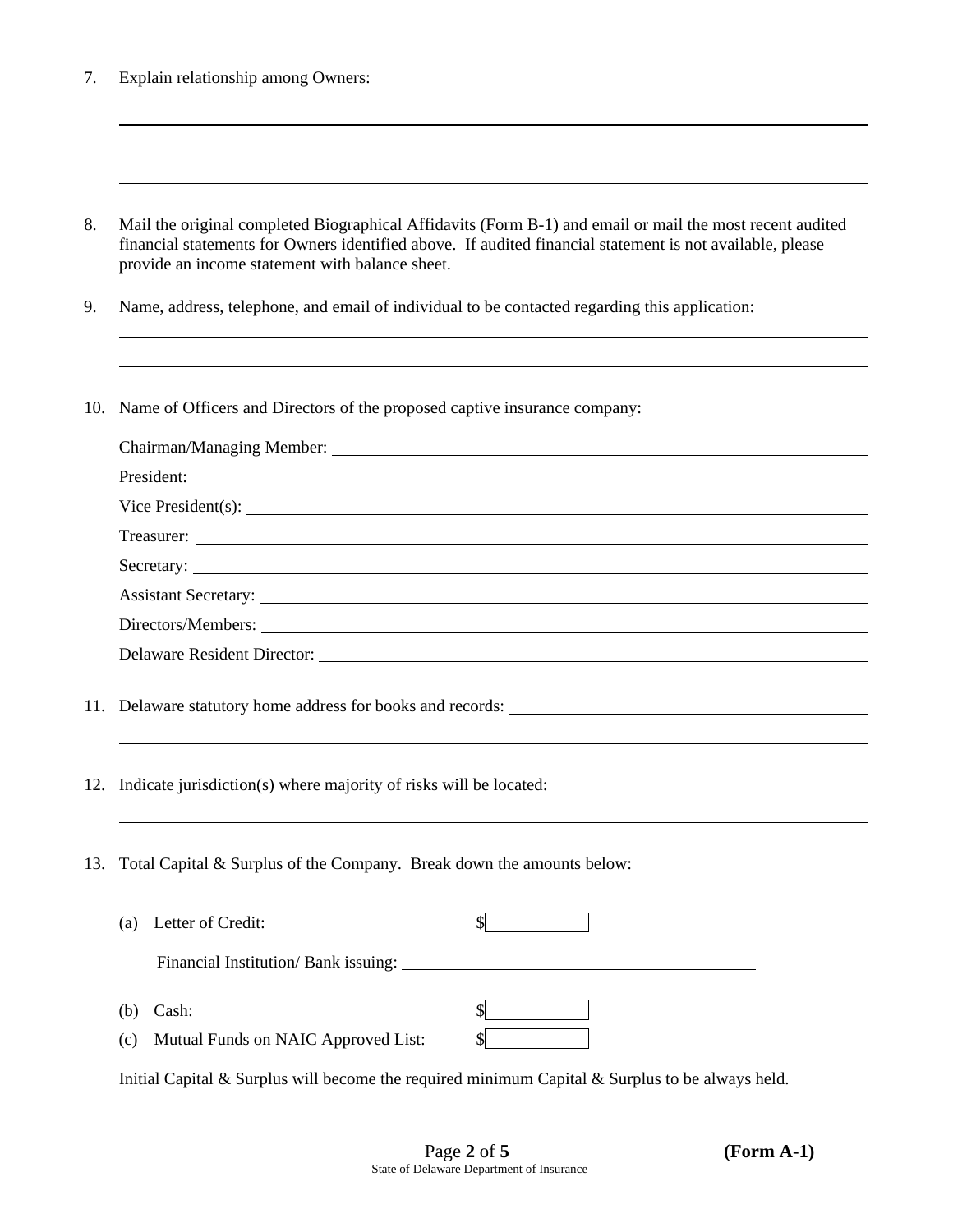- 14. Name, address, telephone number and email of Authorized Captive Manager:
- 15. Name, address, telephone, and email of Authorized Certified Public Accountant:
- 16. Name, address, telephone, and email of Authorized Actuary:
- 17. Name, address, telephone, and email of Attorney:
- 18. Name and address of Registered Agent:
- 19. Name and address of Underwriter:
- 20. Name and address of Third-Party Administrator (TPA):
- 21. Name and address of Reinsurance Broker/Intermediary:
- 22. Name and Title of person preparing the Annual Report: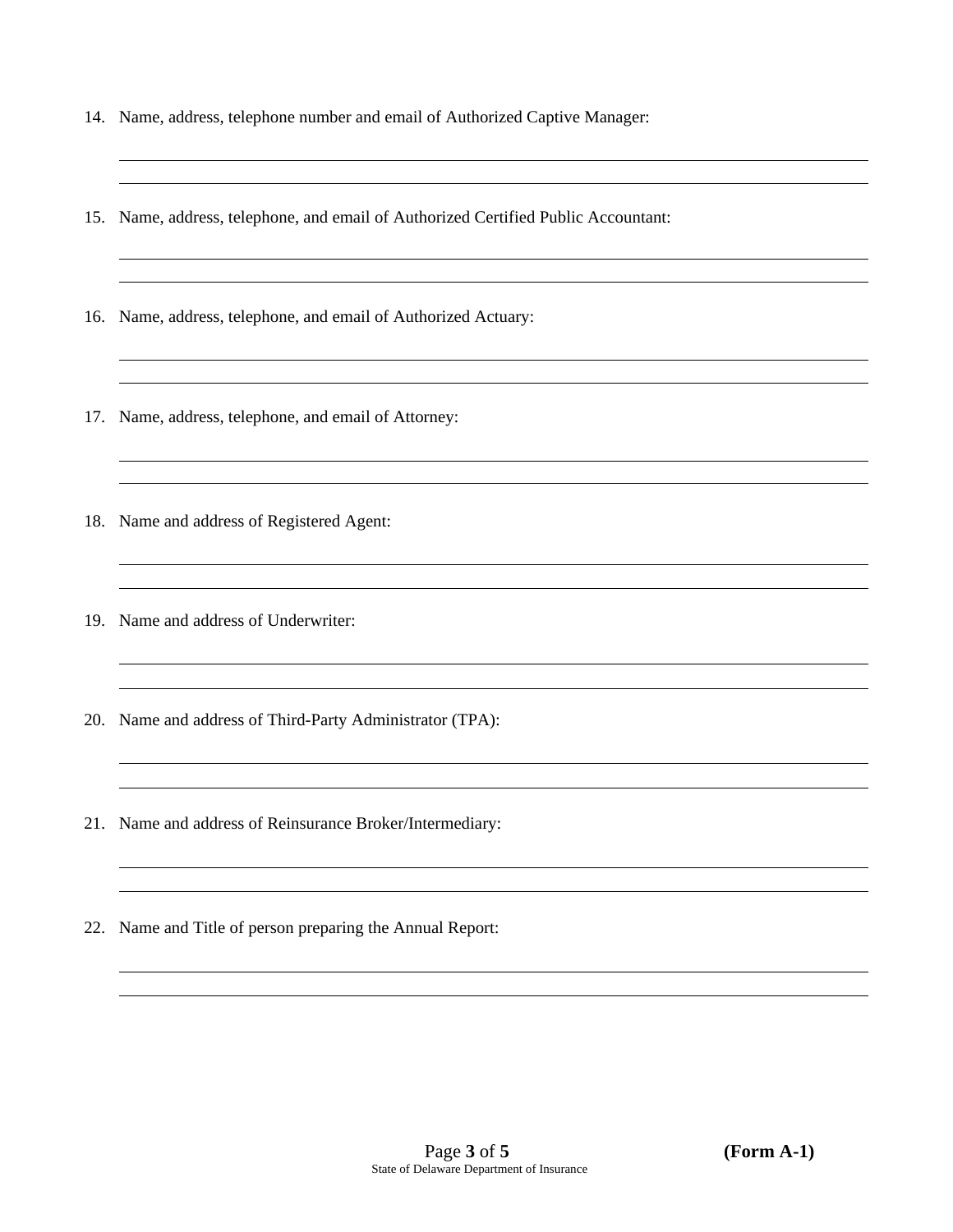**I certify that to the best of my knowledge and belief all the information given in this application is true and correct. I further certify that I will notify the commissioner within thirty days of any material change in the information filed with this application.** 

| Owner's Name:      |                                                                    | Date: |
|--------------------|--------------------------------------------------------------------|-------|
| Owner's Signature: |                                                                    |       |
| Title:             |                                                                    |       |
|                    | $\sim\sim\sim\sim\sim\sim\sim\sim\sim\sim\sim\sim\sim\sim\sim\sim$ |       |

#### **The following items must accompany this Application. The Captive Manager will complete the checklist below.**

|              | Executed Statement of Compliance for Conditional Certificate of Authority                                                                                        |
|--------------|------------------------------------------------------------------------------------------------------------------------------------------------------------------|
|              | Proof of funds for required statutory minimum Capital & Surplus (financial institution statement, screenshot of<br>the bank account, or LOC)                     |
|              | Strategic Business Plan with organizational chart and/or business schematic                                                                                      |
| $\mathbf{I}$ | Articles of Incorporation/LLC Agreement/LLP Agreement/Delaware Statutory Trust                                                                                   |
|              | Certificate of Formation                                                                                                                                         |
|              | By-Laws                                                                                                                                                          |
|              | Designation for Receipt of Service of Process                                                                                                                    |
| $\Box$       | Designation for Receipt of DOI Regulations, Bulletins, Directives and Notice of Regulatory Proceedings                                                           |
| $\mathbf{I}$ | Most recent Audited Financial Statement(s) (If audited financial statements are not available, provide an<br>income statement with balance sheet for each owner) |
|              | Sample Insurance Policies (if no approved Policy Library is in place)                                                                                            |
|              | <b>Captive Manager Agreement</b>                                                                                                                                 |
|              | Actuarial Feasibility Study with 5 years expected and adverse proformas (Must be sent within 10 business<br>days)                                                |
|              |                                                                                                                                                                  |

## **Additional Documents (if applicable)**

- $\perp$ Sample Reinsurance Agreement(s)
- $\Box$ Declaration Affidavit for Financial Institution as Trust Trustee (if applicable)
- $\Box$ Copy of Trust Agreement(s) and/or Collateral Agreement(s)
- $\Box$ Most recent Trust Audited Financial Statement
- $\Box$ Investment Policy (if applicable)